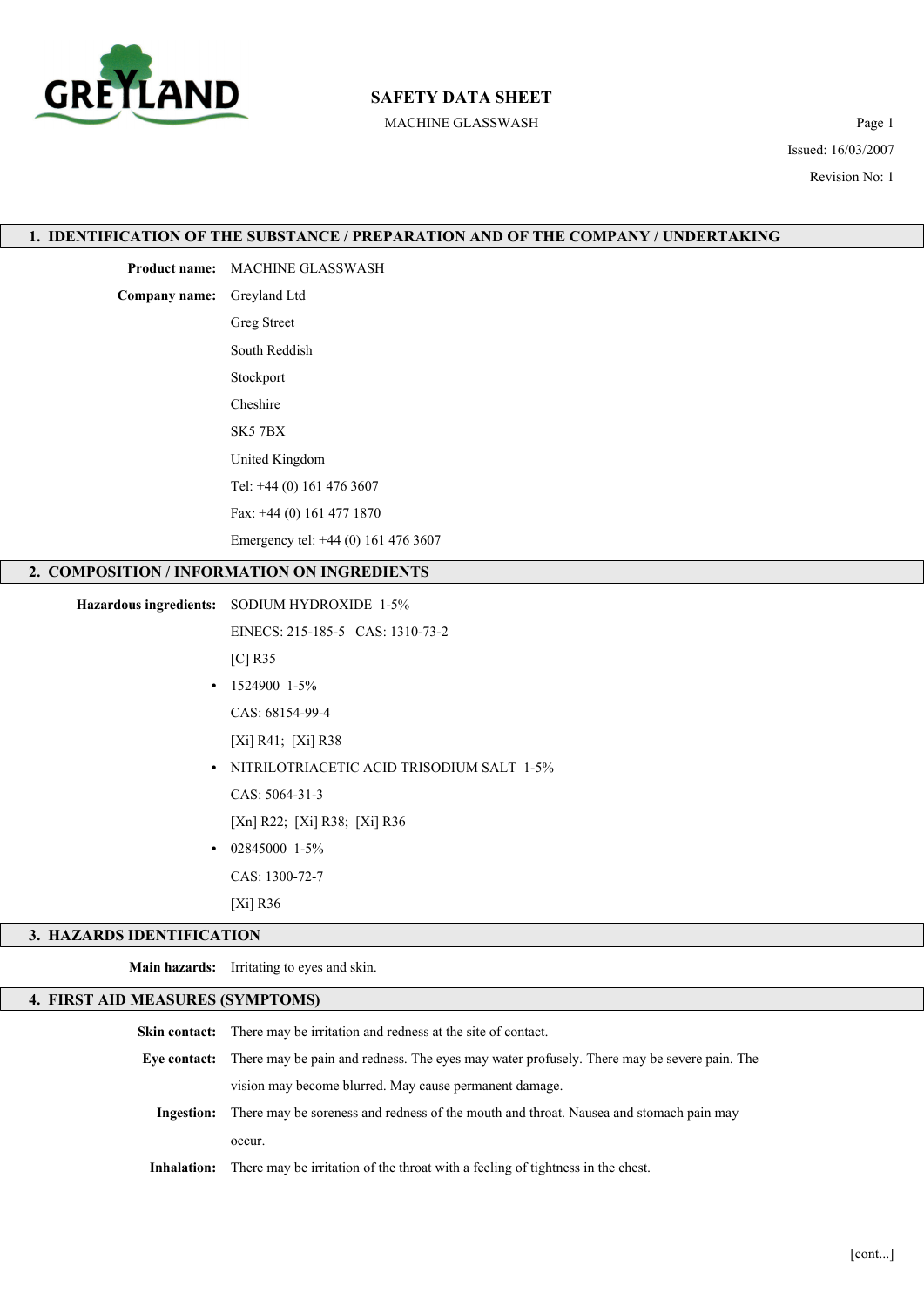#### MACHINE GLASSWASH Page 2

| 4. FIRST AID MEASURES (ACTION)             |                                                                                                                           |  |  |  |  |
|--------------------------------------------|---------------------------------------------------------------------------------------------------------------------------|--|--|--|--|
|                                            | Skin contact: Remove all contaminated clothes and footwear immediately unless stuck to skin. Wash                         |  |  |  |  |
|                                            | immediately with plenty of soap and water.                                                                                |  |  |  |  |
| Eye contact:                               | Bathe the eye with running water for 15 minutes. Transfer to hospital for specialist examination.                         |  |  |  |  |
| <b>Ingestion:</b>                          | Wash out mouth with water. Do not induce vomiting. If conscious, give half a litre of water to                            |  |  |  |  |
|                                            | drink immediately. Consult a doctor.                                                                                      |  |  |  |  |
| <b>Inhalation:</b>                         | Remove casualty from exposure ensuring one's own safety whilst doing so.                                                  |  |  |  |  |
| 5. FIRE-FIGHTING MEASURES                  |                                                                                                                           |  |  |  |  |
| <b>Extinguishing media:</b>                | Suitable extinguishing media for the surrounding fire should be used. Use water spray to cool                             |  |  |  |  |
|                                            | containers.                                                                                                               |  |  |  |  |
|                                            | Exposure hazards: In combustion emits toxic fumes.                                                                        |  |  |  |  |
| <b>Protection of fire-fighters:</b>        | Wear self-contained breathing apparatus. Wear protective clothing to prevent contact with skin                            |  |  |  |  |
|                                            | and eyes.                                                                                                                 |  |  |  |  |
| <b>6. ACCIDENTAL RELEASE MEASURES</b>      |                                                                                                                           |  |  |  |  |
|                                            | Personal precautions: Mark out the contaminated area with signs and prevent access to unauthorised personnel. Do          |  |  |  |  |
|                                            | not attempt to take action without suitable protective clothing - see section 8 of SDS. Turn                              |  |  |  |  |
|                                            | leaking containers leak-side up to prevent the escape of liquid.                                                          |  |  |  |  |
| <b>Environmental precautions:</b>          | Do not discharge into drains or rivers. Contain the spillage using bunding.                                               |  |  |  |  |
| <b>Clean-up procedures:</b>                | Absorb into dry earth or sand. Transfer to a closable, labelled salvage container for disposal by                         |  |  |  |  |
|                                            | an appropriate method.                                                                                                    |  |  |  |  |
| 7. HANDLING AND STORAGE                    |                                                                                                                           |  |  |  |  |
|                                            | Handling requirements: Avoid direct contact with the substance. Ensure there is sufficient ventilation of the area. Avoid |  |  |  |  |
|                                            | the formation or spread of mists in the air.                                                                              |  |  |  |  |
|                                            | Storage conditions: Store in cool, well ventilated area. Keep container tightly closed.                                   |  |  |  |  |
|                                            | <b>Suitable packaging:</b> Must only be kept in original packaging.                                                       |  |  |  |  |
| 8. EXPOSURE CONTROLS / PERSONAL PROTECTION |                                                                                                                           |  |  |  |  |
|                                            | Hazardous ingredients: SODIUM HYDROXIDE                                                                                   |  |  |  |  |
|                                            | WEL (8 hr exposure limit): 2 mg/m3 WEL (15 min exposure limit): 2 mg/m3                                                   |  |  |  |  |
| <b>Engineering measures:</b>               | Ensure there is sufficient ventilation of the area.                                                                       |  |  |  |  |
| <b>Respiratory protection:</b>             | Self-contained breathing apparatus must be available in case of emergency.                                                |  |  |  |  |
| <b>Hand protection:</b>                    | Protective gloves.                                                                                                        |  |  |  |  |
| Eye protection:                            | Tightly fitting safety goggles. Ensure eye bath is to hand.                                                               |  |  |  |  |
|                                            | Skin protection: Protective clothing.                                                                                     |  |  |  |  |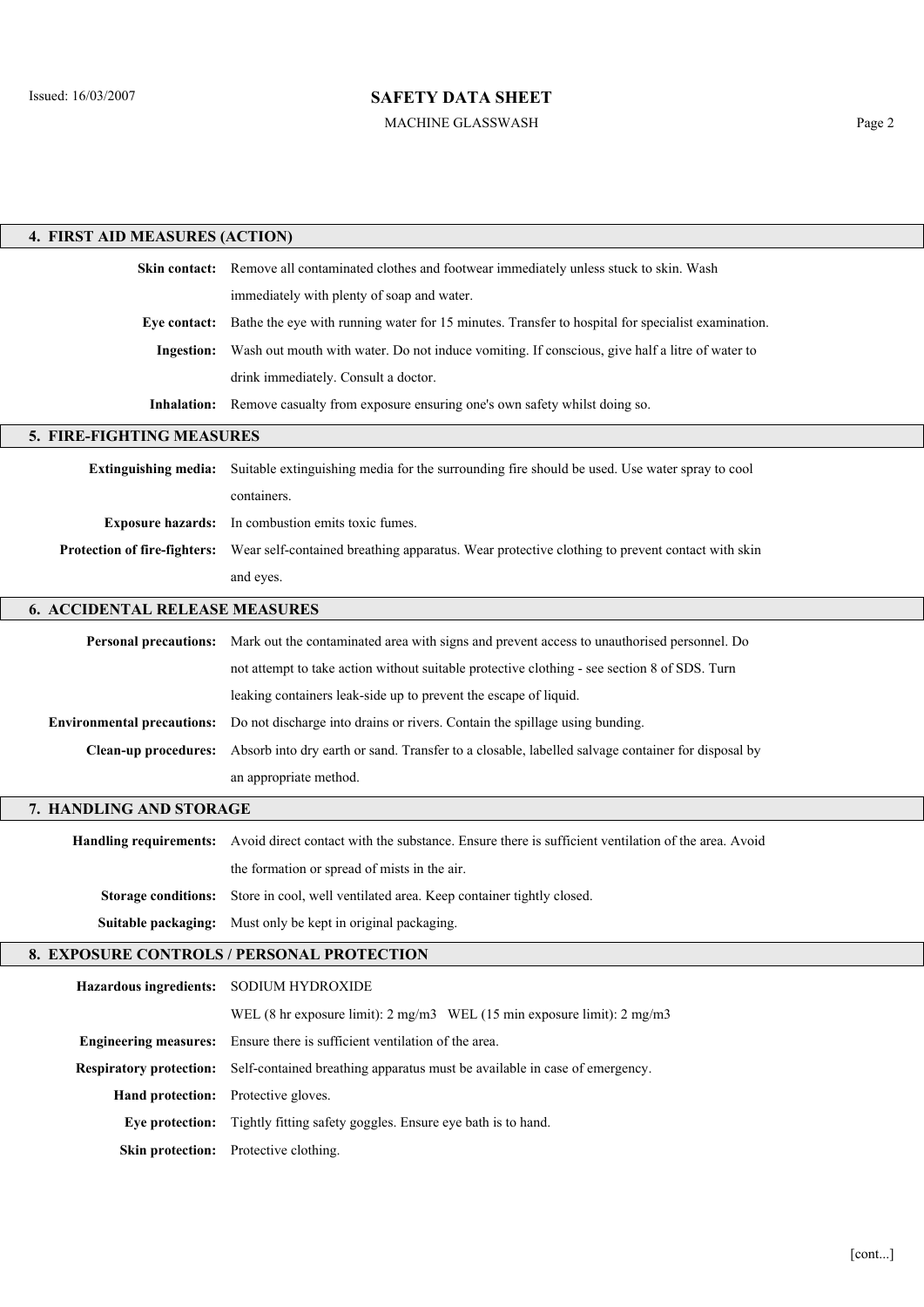#### MACHINE GLASSWASH Page 3

| 9. PHYSICAL AND CHEMICAL PROPERTIES            |                                                                                                  |  |  |  |  |  |
|------------------------------------------------|--------------------------------------------------------------------------------------------------|--|--|--|--|--|
|                                                | State: Liquid                                                                                    |  |  |  |  |  |
|                                                | Colour: Colourless                                                                               |  |  |  |  |  |
|                                                | Odour: Characteristic odour                                                                      |  |  |  |  |  |
| Oxidising:                                     | Non-oxidising (by EC criteria)                                                                   |  |  |  |  |  |
| Solubility in water: Soluble                   |                                                                                                  |  |  |  |  |  |
|                                                | Viscosity: Non-viscous                                                                           |  |  |  |  |  |
| <b>Flash point<sup>o</sup>C:</b> $>70$         |                                                                                                  |  |  |  |  |  |
|                                                | pH: 12-13                                                                                        |  |  |  |  |  |
| <b>10. STABILITY AND REACTIVITY</b>            |                                                                                                  |  |  |  |  |  |
|                                                | Stability: Stable under normal conditions.                                                       |  |  |  |  |  |
| <b>Conditions to avoid:</b>                    | Heat.                                                                                            |  |  |  |  |  |
|                                                | Materials to avoid: Strong oxidising agents. Strong acids.                                       |  |  |  |  |  |
|                                                | Haz. decomp. products: In combustion emits toxic fumes.                                          |  |  |  |  |  |
| 11. TOXICOLOGICAL INFORMATION                  |                                                                                                  |  |  |  |  |  |
|                                                | Hazardous ingredients: SODIUM HYDROXIDE                                                          |  |  |  |  |  |
|                                                | IPR MUS LD50 40 mg/kg                                                                            |  |  |  |  |  |
|                                                | ORL RBT LDLO 500 mg/kg                                                                           |  |  |  |  |  |
| $\bullet$                                      | 1524900                                                                                          |  |  |  |  |  |
|                                                | ORL RAT LD50 2.33 ml/kg                                                                          |  |  |  |  |  |
| $\bullet$                                      | NITRILOTRIACETIC ACID TRISODIUM SALT                                                             |  |  |  |  |  |
|                                                | ORL RAT LD50 1000-2000 mg/kg                                                                     |  |  |  |  |  |
| $\bullet$                                      | 02845000                                                                                         |  |  |  |  |  |
|                                                | ORL RAT LD50 >7000 mg/kg                                                                         |  |  |  |  |  |
|                                                | Routes of exposure: Refer to section 4 of SDS for routes of exposure and corresponding symptoms. |  |  |  |  |  |
| <b>12. ECOLOGICAL INFORMATION</b>              |                                                                                                  |  |  |  |  |  |
| Hazardous ingredients: 1524900                 |                                                                                                  |  |  |  |  |  |
|                                                | BACTERIA 72H IC50 4900 mg/l                                                                      |  |  |  |  |  |
| <b>Mobility:</b>                               | Readily absorbed into soil.                                                                      |  |  |  |  |  |
| Persistence and degradability:                 | Biodegradable.                                                                                   |  |  |  |  |  |
| <b>Bioaccumulative potential:</b>              | No bioaccumulation potential.                                                                    |  |  |  |  |  |
| Other adverse effects: Negligible ecotoxicity. |                                                                                                  |  |  |  |  |  |
| <b>13. DISPOSAL CONSIDERATIONS</b>             |                                                                                                  |  |  |  |  |  |

NB: The user's attention is drawn to the possible existence of regional or national regulations

regarding disposal.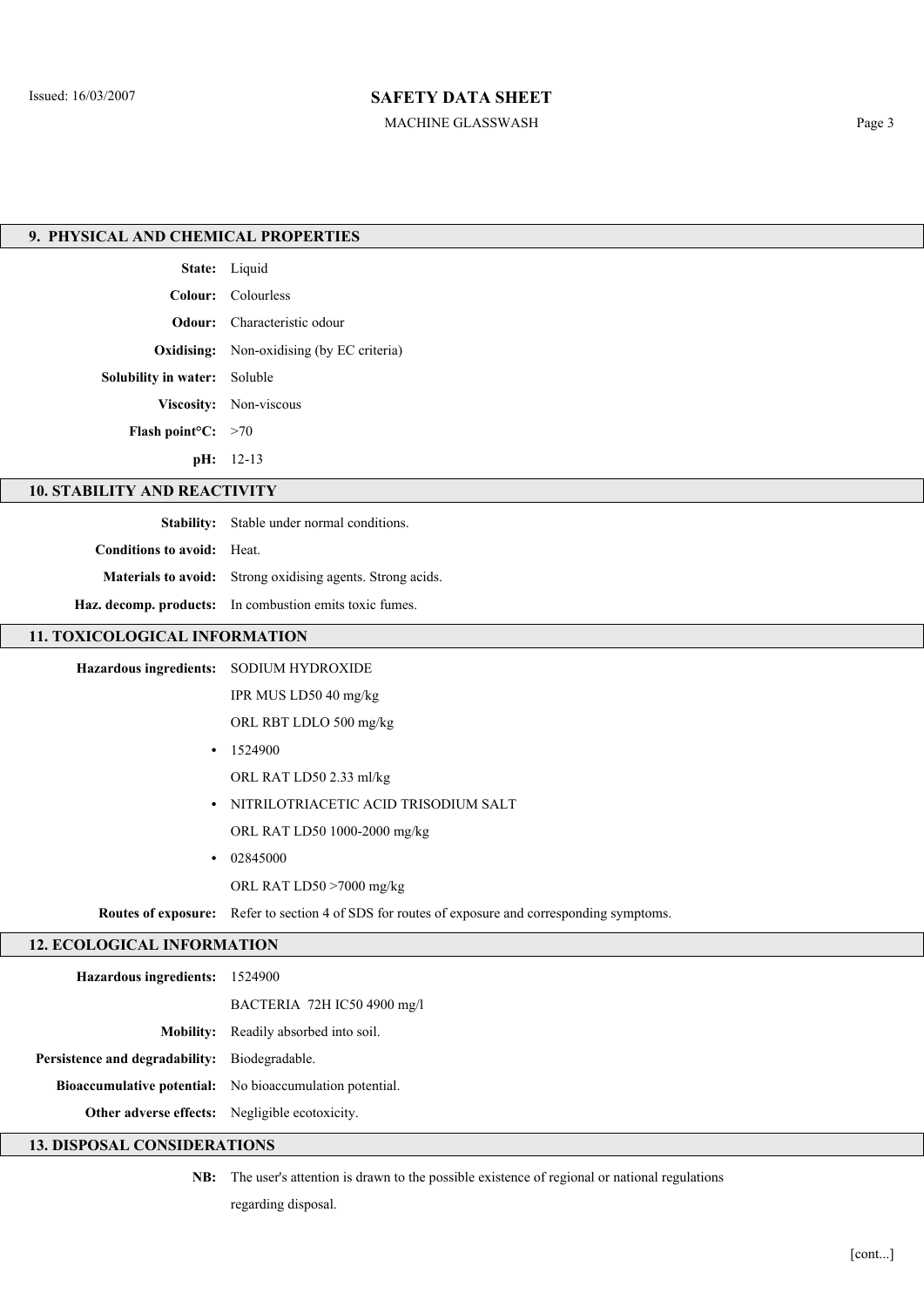MACHINE GLASSWASH Page 4

| <b>14. TRANSPORT INFORMATION</b>  |                                                                                                |                                |                                           |  |  |  |  |
|-----------------------------------|------------------------------------------------------------------------------------------------|--------------------------------|-------------------------------------------|--|--|--|--|
| <b>ADR / RID</b>                  |                                                                                                |                                |                                           |  |  |  |  |
| UN no: 1824                       |                                                                                                | <b>ADR Class: 8</b>            |                                           |  |  |  |  |
| Packing group: III                |                                                                                                | <b>Classification code:</b> C5 |                                           |  |  |  |  |
|                                   | Shipping name: SODIUM HYDROXIDE SOLUTION                                                       |                                |                                           |  |  |  |  |
| Labelling: 8                      |                                                                                                | Hazard ID no: 80               |                                           |  |  |  |  |
|                                   |                                                                                                |                                |                                           |  |  |  |  |
|                                   |                                                                                                |                                |                                           |  |  |  |  |
|                                   | <b>CORROSIVE</b>                                                                               |                                |                                           |  |  |  |  |
|                                   |                                                                                                |                                |                                           |  |  |  |  |
| <b>IMDG/IMO</b>                   |                                                                                                |                                |                                           |  |  |  |  |
|                                   |                                                                                                |                                |                                           |  |  |  |  |
| UN no: 1824                       |                                                                                                | Class: 8                       |                                           |  |  |  |  |
| Packing group: III                |                                                                                                |                                | EmS: F-A,S-B                              |  |  |  |  |
| Marine pollutant: NO              |                                                                                                | Labelling: 8                   |                                           |  |  |  |  |
| IATA / ICAO                       |                                                                                                |                                |                                           |  |  |  |  |
| UN no: 1824                       |                                                                                                | Class: 8                       |                                           |  |  |  |  |
| Packing group: III                |                                                                                                |                                | Packing instructions: 819(P&CA); 821(CAO) |  |  |  |  |
| Labelling: 8                      |                                                                                                |                                |                                           |  |  |  |  |
| <b>15. REGULATORY INFORMATION</b> |                                                                                                |                                |                                           |  |  |  |  |
| Hazard symbols: Irritant.         |                                                                                                |                                |                                           |  |  |  |  |
|                                   |                                                                                                |                                |                                           |  |  |  |  |
|                                   |                                                                                                |                                |                                           |  |  |  |  |
|                                   |                                                                                                |                                |                                           |  |  |  |  |
|                                   | Risk phrases: R36/38: Irritating to eyes and skin.                                             |                                |                                           |  |  |  |  |
| Note:                             | The regulatory information given above only indicates the principal regulations specifically   |                                |                                           |  |  |  |  |
|                                   | applicable to the product described in the safety data sheet. The user's attention is drawn to |                                |                                           |  |  |  |  |
|                                   | the possible existence of additional provisions which complete these regulations. Refer to all |                                |                                           |  |  |  |  |
|                                   | applicable national, international and local regulations or provisions.                        |                                |                                           |  |  |  |  |
| <b>16. OTHER INFORMATION</b>      |                                                                                                |                                |                                           |  |  |  |  |
| Risk phrases used in s.2:         | R35: Causes severe burns.                                                                      |                                |                                           |  |  |  |  |
|                                   | R41: Risk of serious damage to eyes.                                                           |                                |                                           |  |  |  |  |
|                                   | R38: Irritating to skin.                                                                       |                                |                                           |  |  |  |  |
|                                   | R22: Harmful if swallowed.                                                                     |                                |                                           |  |  |  |  |
|                                   | R36: Irritating to eyes.                                                                       |                                |                                           |  |  |  |  |

Legal disclaimer: The above information is believed to be correct but does not purport to be all inclusive and shall